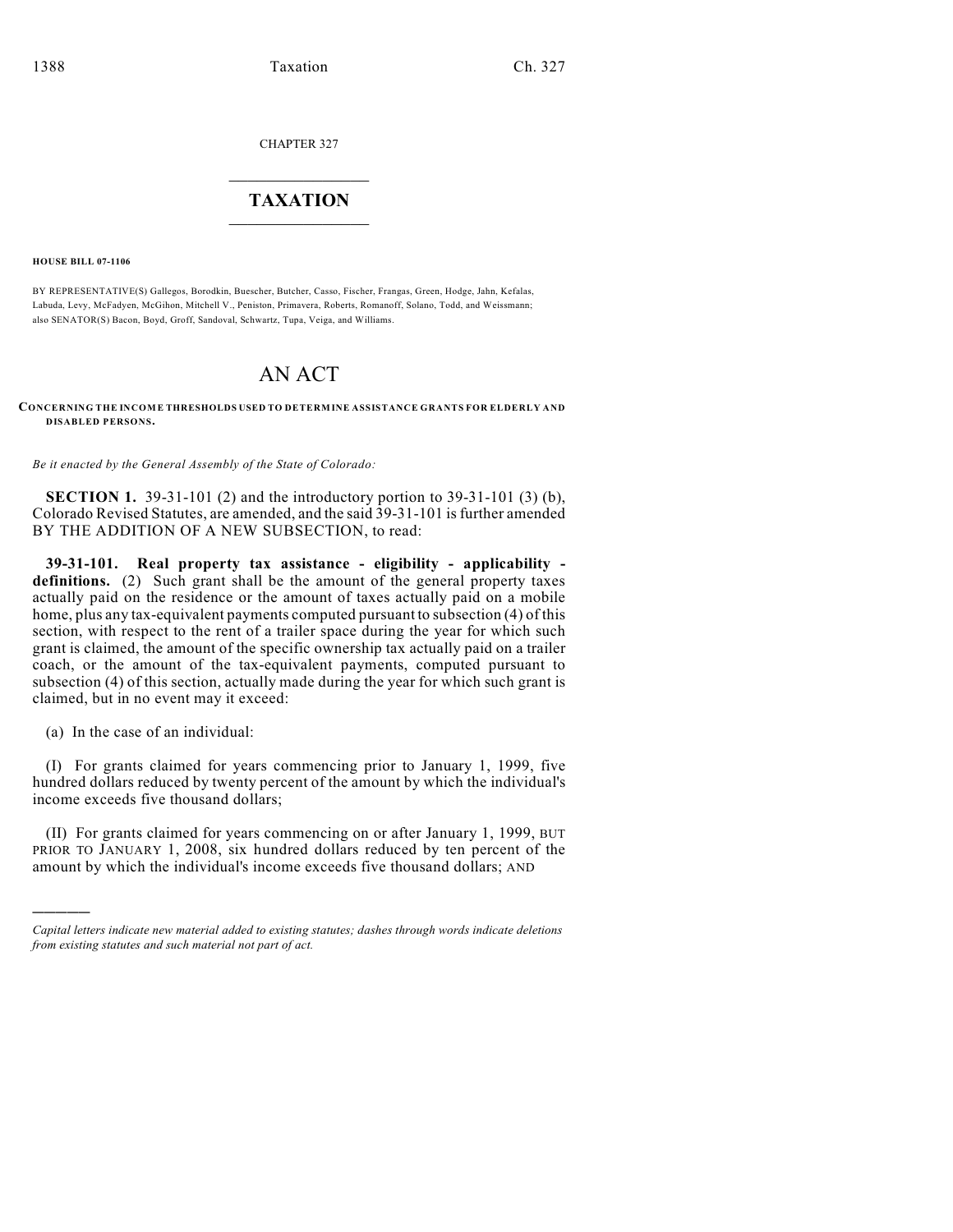## Ch. 327 Taxation 1389

(III) FOR GRANTS CLAIMED FOR YEARS COMMENCING ON OR AFTER JANUARY 1, 2008, SIX HUNDRED DOLLARS REDUCED BY TEN PERCENT OF THE AMOUNT BY WHICH THE INDIVIDUAL'S INCOME EXCEEDS SIX THOUSAND DOLLARS IN 2008, AND, EACH YEAR THEREAFTER, THE AMOUNT FOR THE PRIOR YEAR ADJUSTED FOR INFLATION.

(b) In the case of a husband and wife:

(I) For grants claimed for years commencing prior to January 1, 1999, five hundred dollars reduced by twenty percent of their income over eight thousand seven hundred dollars;

(II) For grants claimed for years commencing on or after January 1, 1999, BUT PRIOR TO JANUARY 1, 2008, six hundred dollars reduced by ten percent of their income over eight thousand seven hundred dollars; AND

(III) FOR GRANTS CLAIMED FOR YEARS COMMENCING ON OR AFTER JANUARY 1, 2008, SIX HUNDRED DOLLARS REDUCED BY TEN PERCENT OF THEIR INCOME OVER NINE THOUSAND SEVEN HUNDRED DOLLARS IN 2008, AND, EACH YEAR THEREAFTER, THE AMOUNT FOR THE PRIOR YEAR ADJUSTED FOR INFLATION.

(3) Such grant shall be allowed to such persons as described in subsection (1) of this section who meet the following requirements:

(b) Have income from all sources for the taxable year of less than eleven thousand dollars if single or, in the case of a husband and wife, less than fourteen thousand seven hundred dollars THE MAXIMUM AMOUNT FOR WHICH SUCH PERSONS ARE ELIGIBLE TO RECEIVE A GRANT BASED ON THE OPERATION OF PARAGRAPHS (a) AND (b) OF SUBSECTION (2) OF THIS SECTION, including, but not limited to, for this purpose, alimony, support money, cash public assistance and relief, pension or annuity benefits, federal social security benefits, veterans' benefits, nontaxable interest, workers' compensation, and unemployment compensation benefits. For the purposes of this paragraph (b), the following shall not be considered income:

(5) AS USED IN THIS SECTION, "INFLATION" MEANS THE ANNUAL PERCENTAGE CHANGE IN THE UNITED STATES DEPARTMENT OF LABOR, BUREAU OF LABOR STATISTICS, CONSUMER PRICE INDEX FOR DENVER-BOULDER-GREELEY, ALL ITEMS, ALL URBAN CONSUMERS, OR ITS SUCCESSOR INDEX.

**SECTION 2.** 39-31-104 (2) and the introductory portion to 39-31-104 (3) (b), Colorado Revised Statutes, are amended, and the said 39-31-104 is further amended BY THE ADDITION OF A NEW SUBSECTION, to read:

**39-31-104. Heat or fuel expenses assistance - eligibility - applicability definitions.** (2) Such grant shall be as follows:

(a) In the case of an individual:

(I) For grants claimed for years commencing prior to January 1, 1999, one hundred sixty dollars reduced by six and four-tenths percent of the amount by which the individual's income exceeds five thousand dollars;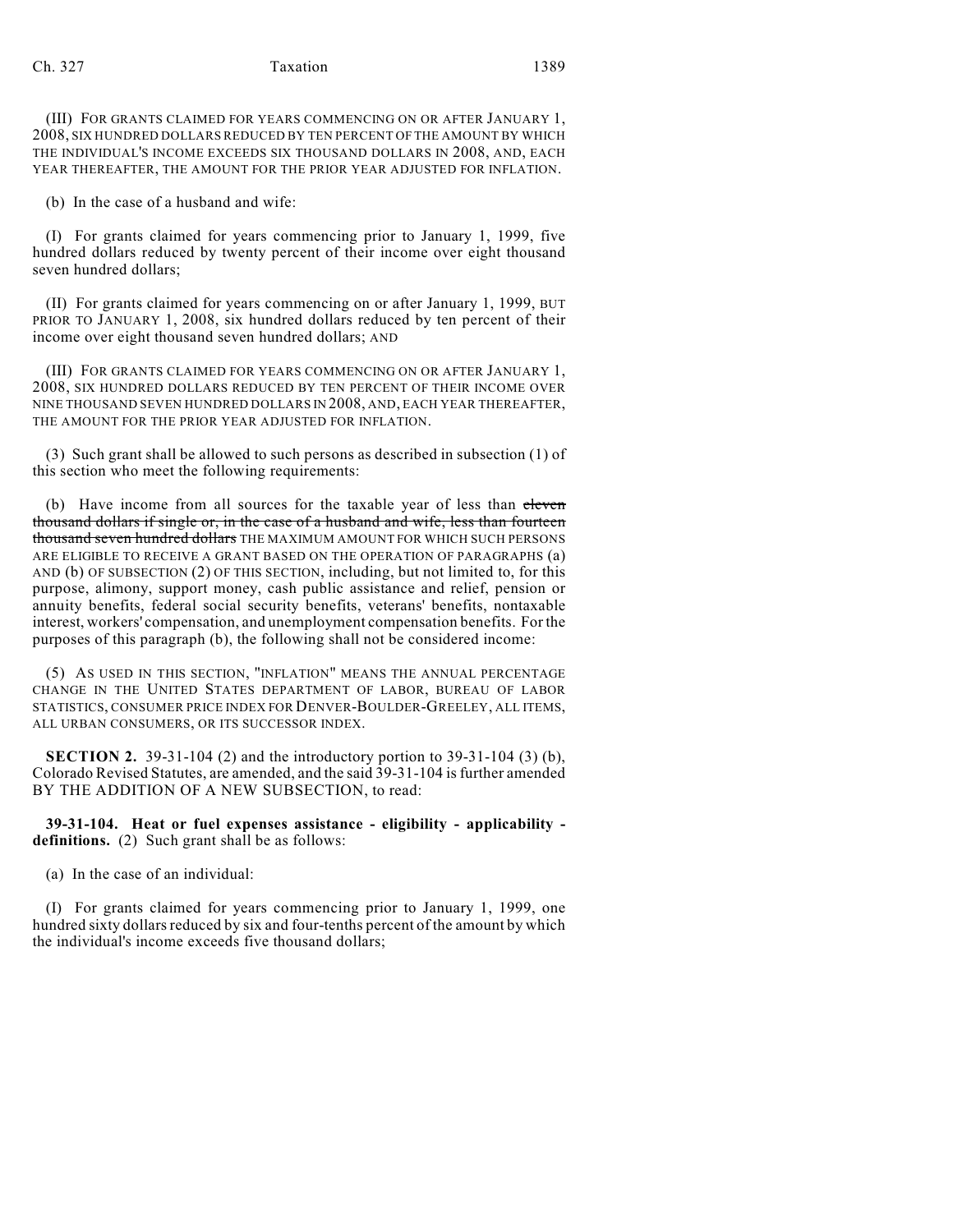## 1390 Taxation Ch. 327

(II) For grants claimed for years commencing on or after January 1, 1999, BUT PRIOR TO JANUARY 1, 2008, one hundred ninety-two dollars reduced by three and two-tenths percent of the amount by which the individual's income exceeds five thousand dollars; AND

(III) FOR GRANTS CLAIMED FOR YEARS COMMENCING ON OR AFTER JANUARY 1, 2008, ONE HUNDRED NINETY-TWO DOLLARS REDUCED BY THREE AND TWO-TENTHS PERCENT OF THE AMOUNT BY WHICH THE INDIVIDUAL'S INCOME EXCEEDS SIX THOUSAND DOLLARS IN 2008, AND, EACH YEAR THEREAFTER, THE AMOUNT FOR THE PRIOR YEAR ADJUSTED FOR INFLATION.

(b) In the case of a husband and wife:

(I) For grants claimed for years commencing prior to January 1, 1999, one hundred sixty dollars reduced by six and four-tenths percent of their income over eight thousand seven hundred dollars;

(II) For grants claimed for years commencing on or after January 1, 1999, BUT PRIOR TO JANUARY 1, 2008, one hundred ninety-two dollars reduced by three and two-tenths percent of their income over eight thousand seven hundred dollars; AND

(III) FOR GRANTS CLAIMED FOR YEARS COMMENCING ON OR AFTER JANUARY 1, 2008, ONE HUNDRED NINETY-TWO DOLLARS REDUCED BY THREE AND TWO-TENTHS PERCENT OF THEIR INCOME OVER NINE THOUSAND SEVEN HUNDRED DOLLARS IN 2008, AND, EACH YEAR THEREAFTER, THE AMOUNT FOR THE PRIOR YEAR ADJUSTED FOR INFLATION.

(3) Such grant shall be allowed to such persons as described in subsection (1) of this section who meet the following requirements:

(b) Have income from all sources for the taxable year of less than eleven thousand dollars if single or, in the case of a husband and wife, less than fourteen thousand seven hundred dollars, THE MAXIMUM AMOUNT FOR WHICH SUCH PERSONS ARE ELIGIBLE TO RECEIVE A GRANT BASED ON THE OPERATION OF PARAGRAPHS (a) AND (b) OF SUBSECTION (2) OF THIS SECTION, including, but not limited to, for this purpose, alimony, support money, cash public assistance and relief, pension or annuity benefits, federal social security benefits, veterans' benefits, nontaxable interest, workers' compensation, and unemployment compensation benefits. For the purposes of this paragraph (b), the following shall not be considered income:

(4) AS USED IN THIS SECTION, "INFLATION" MEANS THE ANNUAL PERCENTAGE CHANGE IN THE UNITED STATES DEPARTMENT OF LABOR, BUREAU OF LABOR STATISTICS, CONSUMER PRICE INDEX FOR DENVER-BOULDER-GREELEY, ALL ITEMS, ALL URBAN CONSUMERS, OR ITS SUCCESSOR INDEX.

**SECTION 3. Effective date.** This act shall take effect at 12:01 a.m. on the day following the expiration of the ninety-day period after final adjournment of the general assembly that is allowed for submitting a referendum petition pursuant to article V, section 1 (3) of the state constitution, (August 8, 2007, if adjournment sine